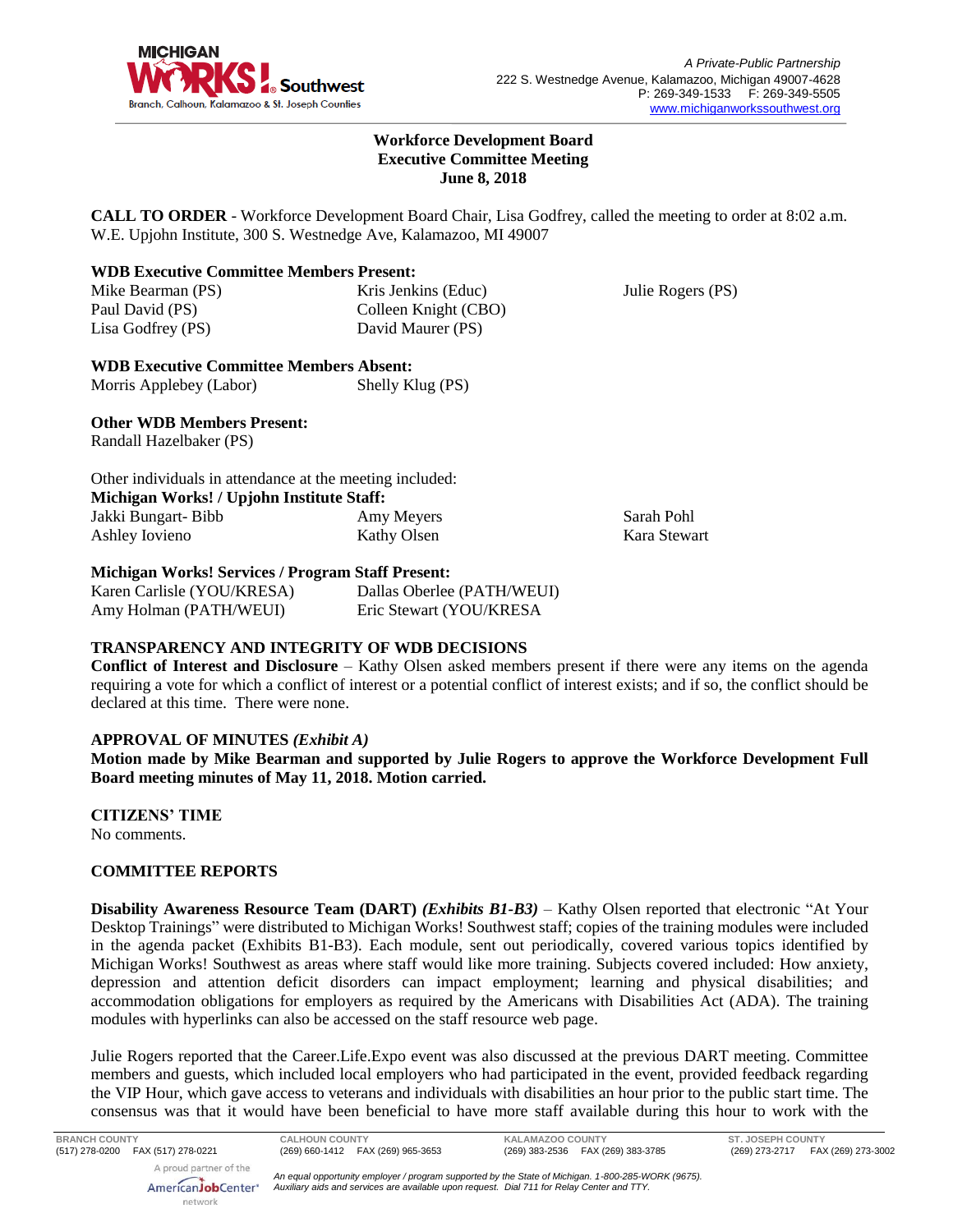individuals one-on-one as they navigated the employer booths. It would also be helpful to provide more information to employers prior to the VIP hour so that they would have a better understanding of what to expect.

**Veteran Community Action Team (VCAT)** *(Exhibit C)* – Kathy Olsen reported a Women Veterans Expo will be held on Friday, September 7, 2018 from 11:00 a.m. to 3:00 p.m. at Grand Rapids Community College. A save-the-date flyer (Exhibit C) was included in the agenda packet.

#### **NEW BUSINESS**

**MW System Plan CY17 & CY18** *(Exhibit D)* **and Memorandum of Understanding (MOU) and Infrastructure Funding Agreement (IFA)** *(Exhibits E1-E3)* – Amy Meyers requested board consideration and approval for the Michigan Works! System Plan for Calendar Year (CY) 2017 and 2018. Amy reported the MW System Plan incorporates forms, certifications, stipulations and administrative procedures applicable for all programs funded through the Talent Investment Agency/Workforce Development Agency (TIA/WDA). She reported the plan is typically requested on an annual basis; however, this plan's timeframe encompasses two years. Exhibit D outlined the required administrative procedures for the plan

Amy Meyers also requested board consideration and approval for the Memorandums of Understanding (MOU) and Infrastructure Funding Agreement (IFA). Ms. Meyers reported that MOUs (Exhibit E1) are developed and executed with all required One-Stop partners and they pertain to the operation of the One-Stop delivery system in the local service delivery area. The MOUs are designed to assist with the collaboration and coordination of local partners. Ms. Meyers reported that, per the WIOA, MOUs must also include an Infrastructure Funding Agreement (IFA) (Exhibits E2 & E3) which details how infrastructure costs for the One-Stop delivery system will be funded in the local area. The financial contribution of each partner was determined by a methodology set forth by the State, as outlined in the IFA document.

**Motion made by Mike Bearman and supported by Paul David to approve both the MW System Plan CY17 & CY18 and the Memorandum of Understanding and Infrastructure Funding Agreement. Motion carried.**

**W.E. Upjohn Institute for Employment Research / Kalamazoo County Contract Modification** *(Exhibits F1 & F2)* **-** Amy Meyers requested board consideration and approval for the modification (Exhibit F1) of the W.E. Upjohn Institute for Employment Research and Kalamazoo County Contract (Exhibit F2). Ms. Meyers reported the County Contract is renewed every two years with an annual modification to reflect the actual budget for the year prior and the planned budget for the coming year.

## **Motion made by Julie Rogers and supported by Mike Bearman to approve the W.E. Upjohn Institute for Employment Research / Kalamazoo County Contract Modification 01. Motion carried.**

**WIOA Local and Regional Plan Update** – Amy Meyers reported the Region 8 WIOA Plan is currently posted on the Michigan Works! Southwest website for public review and comment. The local WIOA Plan for Michigan Works! Southwest will be posted on June 11. Two years ago, the WIOA plans that outlined a four-year workforce development strategy for the regional and the local workforce development system were posted for public review and comment and subsequently submitted to the State. Under WIOA, a midpoint review and update is required for these plans. She reported Kathy Olsen will send out the web links for the plans and encouraged members to review them and provide feedback.

**Request for Proposals – Partnership.Accountability.Training.Hope. (PATH) –** Amy Meyers reported that the RFP for the Partnership.Accountability.Training.Hope. (PATH) Program for Branch and Calhoun Counties is being posted, as last year the Board agreed to continue operating and providing these services directly, and to re-evaluate in one year. The Request for Proposal (RFP) for the PATH Program for Branch and Calhoun Counties will be released later today; the RFP will close on July 6, 2018. She announced staff will be asking Board members to assist in the RFP review process. Members interested in serving on the RFP Committee should contact Kathy Olsen.

**Workforce Development Board (WDB) Membership - Changes** *(Exhibit G) –* Kathy Olsen requested Board consideration and approval of changes to the Michigan Works! Southwest Workforce Development Board which included the following:

A proud partner of the AmericanJobCenter<sup>®</sup> network

*An equal opportunity employer / program supported by the State of Michigan. 1-800-285-WORK (9675). Auxiliary aids and services are available upon request. Dial 711 for Relay Center and TTY.*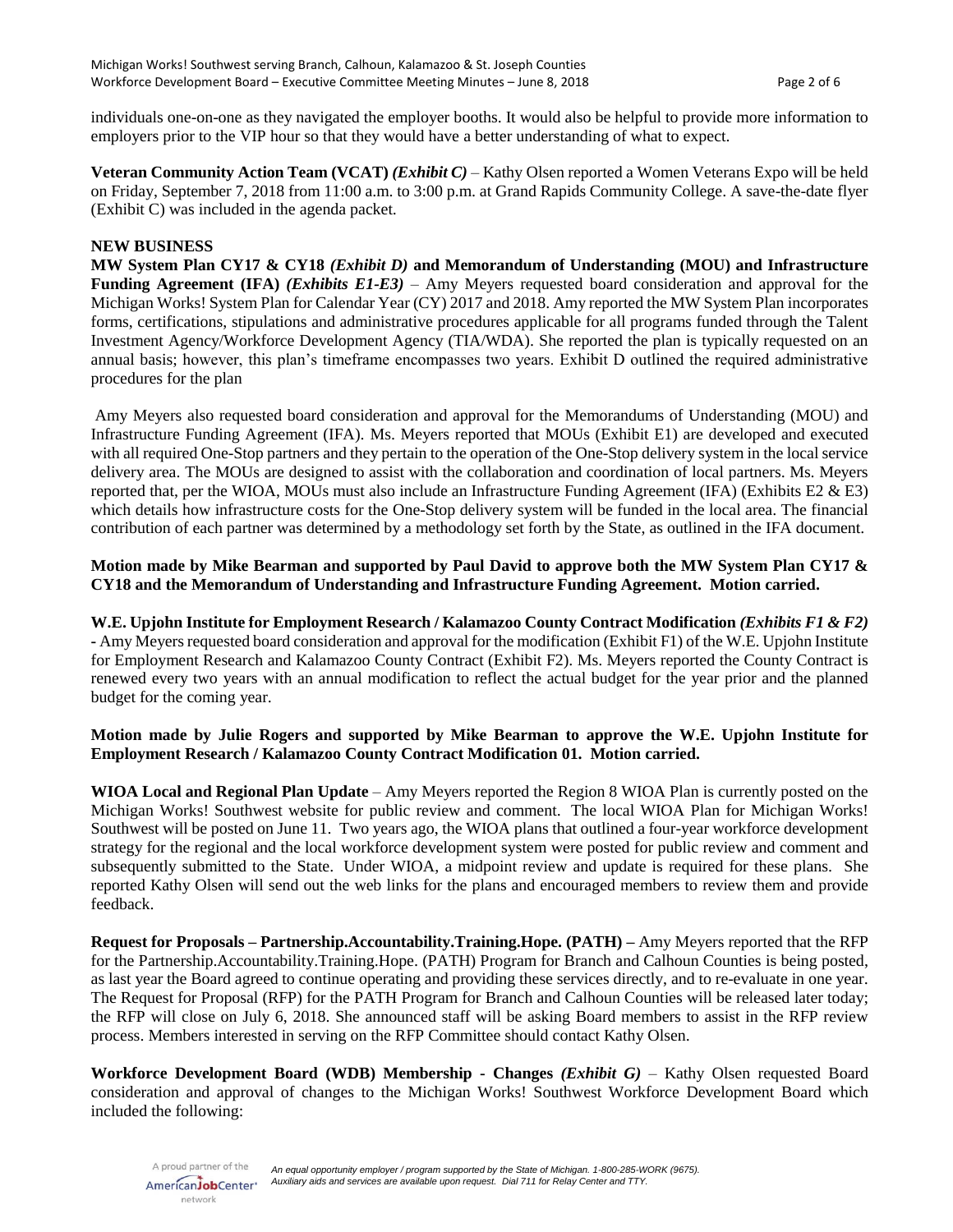- Accept the resignation from Michelle Davis, from Housing Resources, Inc. in Kalamazoo County, representing a Community Based Organization (CBO).
- Change the membership status for Matt Lynn, Vice President, Community Impact, United Way of the Kalamazoo and Battle Creek Region, from a WDB alternate to a regular WDB member representing a CBO for the balance of his current term. [Following the meeting the term was confirmed to end September 30, 2018.]
- Change the county of representation for Kris Jenkins, representing education, effective July 1, 2018 from Calhoun to Branch for the balance of her current term. [Following the meeting her term was confirmed to end September 30, 2018.] Kathy Olsen reported this request is due to a change in employment where on July 1, 2018 Kris Jenkins will assume the responsibilities of Superintendent of the Branch Intermediate School District.

**Workforce Development Board (WDB) Membership - New Appointments** *(Exhibit G)* **-** Ms. Olsen also requested Board consideration and approval of two new appointments to the WDB which included the following:

- Shabaka Gibson from Calhoun County, as an alternate economic development representative for Jill Bland, for the balance of a two-year term that ends on September 30, 2018 and for an additional two-year term beginning October 1, 2018 and ending September 30, 2020.
- Cayden Sparks from Branch County, as a regular member representing the private sector for the balance of a term that ends on September 30. 2019.

## **Motion made by Julie Rogers and supported by Dave Maurer to approve the recommended changes and new appointments to the WDB as reported, with the addition of term dates for the current member changes. Vote: Ayes: 6, Nays: 0, Abstentions: 1 (Jenkins). Motion carried.**

**Career & Educational Advisory Council (CEAC) Membership Changes** *(Exhibit H) –* Kathy Olsen requested Board consideration and approval for two new appointments to the Michigan Works! Southwest Career & Educational Advisory Council (CEAC). The new appointments were:

- Add Tim Staffen, Assistant Superintendent for Career & Technical Education (CTE), Calhoun Intermediate School District, as the CTE representative for Calhoun County for the balance of a term that ends June 30, 2021, replacing Kris Jenkins.
- Add Ken Willcutt, Business Representative, Plumbers & Pipefitters & HVAC-R, Local Union 357, as an additional labor representative for a three-year term that ends June 30, 2021.

**Motion made by David Maurer and supported by Paul David to approve the new appointments to the Michigan Works! Southwest Career & Educational Advisory Council which include Tim Staffen, replacing Kris Jenkins as the CTE representative for Calhoun County for the balance of a term that ends June 30, 2021; and Ken Willcutt as a labor representative for the balance of a term that ends June 30, 2021. Motion carried.**

# **STAFF REPORTS**

**Marketing** *(Exhibits I1-I2)* – Kathy Olsen referenced Exhibit I1 in the agenda packet which included information about many upcoming events. She also highlighted a flyer which provided information regarding the Driver Responsibility Fee Forgiveness Program and how Michigan Works! Southwest can assist (Exhibit I2).

# **Program Operations / Special Initiatives**

*Employer Resource Network (ERN) / Workforce Innovation Fund (WIF) –* Dallas Oberlee reported staff continue to focus on classroom and on-the-job training for Employer Resource Network (ERN) employers that includes career pathways. She referred members to the ERN/WIF section on page two of the Dashboard Report (Exhibit K). The numbers reported include nine employers who participated in a Career Pathway Training that was offered to employers during the month of May. In addition to the ERN/WIF numbers reported, ten individuals representing community partners and Michigan Works! Southwest staff also participated in the training.

*Goal4 It!TM* - Dallas Oberlee reported Employer Resource Network (ERN) success coaches and staff from the Partnerhips.Accountability.Training.Hope. (PATH) and the Food Assistance Education and Training (FAE&T) / Time-Limited Food Assistance (TLFA) Programs will be participating in a career coaching training at the end of June. [Following the meeting, the training dates were changed to July.] The training will also be offered to other program staff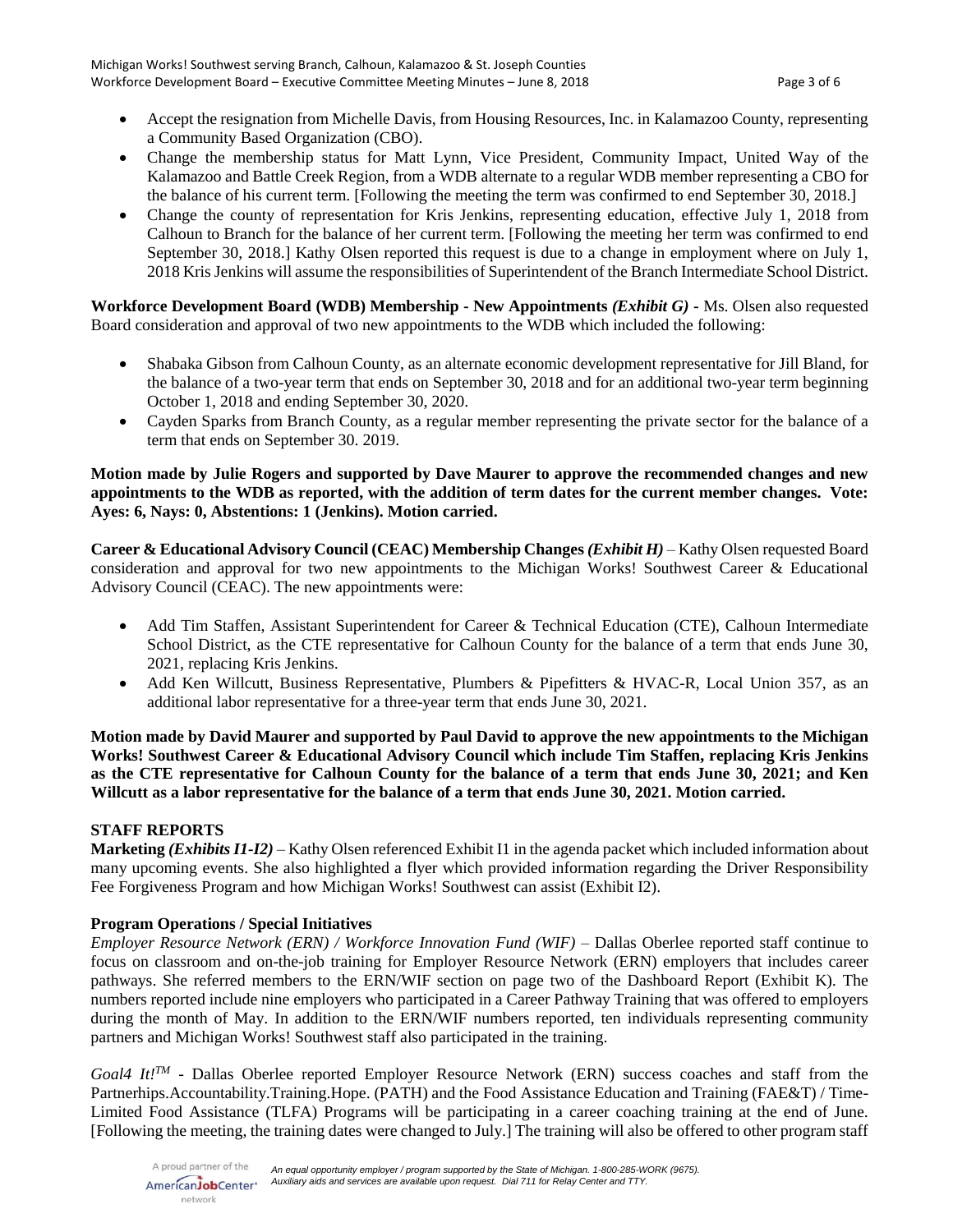in the Michigan Works! Southwest service area. This training, called [Goal4 It!](https://www.mathematica-mpr.com/video/goal4-it)<sup>TM</sup> is an evidence-based, customercentered framework that uses goal-focused coaching techniques for setting and achieving goals in Temporary Assistance for Needy Families (TANF) and other human services programs. The training was developed by [Mathematica](https://mathematica-mpr.com/) Policy [Research](https://mathematica-mpr.com/) and Harvard University.

*Food Assistance Employment and Training (FAE&T)/Time-Limited Food Assistance (TLFA) – Dallas Oberlee reported* the transition from FAE&T to TLFA was set to begin on July 1, 2018 in Branch, Calhoun, and St. Joseph counties; however, the start date has been changed to October 1, 2018. She also reported changes have been made in the way the referrals will be made; instead of referrals being made upon a participant's redetermination, now all individuals will be referred.

*Department of Health and Human Services (DHHS) Update* - Dallas Oberlee reported the Department of Health and Human Services (DHHS) will be moving to universal caseloads beginning in August 2018. Instead of clients being assigned a specific caseworker, an individual's needs or requests will be assigned to the first available DHHS caseworker. Cash assistance applicants (PATH participants) and Refugees will continue to have an assigned caseworker for their individual cases. Calhoun and St. Joseph Counties will begin using the universal caseload approach in August and Kalamazoo and Branch Counties will make the change in the fall.

**Business Services and Skilled Trades Training Fund (STTF) Update** – Ashley Iovieno reported she and Michigan Works! Southwest staff member Will Sloan have been working with a local employer to offer its employees an Education Fair at the employer's worksite to help promote the employer's tuition reimbursement benefit. She also reported the Skilled Trades Training Fund (STTF) has changed; beginning with Fiscal Year 19 (FY19), it will be called the Going Pro Talent Fund. There will be a Webinar for staff on August 7 to introduce regulation changes. Staff are also in the process of scheduling dates and locations for employer information sessions throughout the four-county Michigan Works! Southwest area.

**Labor Market Information (LMI)** *(Exhibit J)* – The link to access the labor market reports generated from Burning Glass Analytics and Real Time Jobs Data that identified the top detailed occupations, skills greatest in demand, and employers with the most job openings in Prosperity Region 8, Michigan Works! Southwest, and each of the four counties in the MW! SW Area for the period April 1 through May 31, 2018 was sent to members via email along with the agenda packet.

**Dashboard Report** *(Exhibit K)* – Jakki Bungart-Bibb reported page one of the Michigan Works! Dashboard report (Exhibit K) includes the labor participation data as well as the top employers advertising online, top job categories, top occupations and education requirements. The Top Employers were consistent with the reports from the past few months. Ms. Bibb referenced the graph depicting the number of visitors to the Michigan Works! Southwest Service Centers on page two and reported that although there was a slight increase, the number is still below the number from a year ago. Data for the number of employers served, jobs filled, WIOA registrations, and Employer Resource Network (ERN)/Workforce Innovation Fund (WIF) was also presented on page two of the report. Page three of the report included the AEP/PATH data. Ms. Bibb highlighted the local Work Participation Rate (WPR) of 73% and noted this represents an increase and is well above the State goal of 50%. Ms. Bungart-Bibb also reported the local employment rate of 52.2% and average wage of \$10.67 were steady when compared to recent reports. Page four of the report included data for local apprenticeships and the Career and Educational Advisory Council (CEAC) metrics. Social Media numbers and its effectiveness were also discussed which included a conversation about "tweet impressions" and the importance of engagement from Board members to increase the reach of social media campaigns.

**Director's Report** – Jakki Bungart-Bibb distributed the Director's Report dated June 8, 2018 and reported the House passed the bill for *Medicaid Work Requirements* on June 6, 2018; the bill will now be heading back to the Senate for revisions before moving on to the Governor for signature. Ms. Bibb reported 662,913 individuals were currently enrolled in the program and about 540,000 able-bodied adults could be subjected to the proposed work rules. She also provided additional details regarding the legislation, including which individuals would be exempt from the work requirements. Ms. Bibb reported the implementation date for the new requirements is currently scheduled for January 1, 2020. Under the proposed legislation, Medicaid recipients who are not exempt, would lose coverage for a specific period of time if they fail to meet their work or training requirements.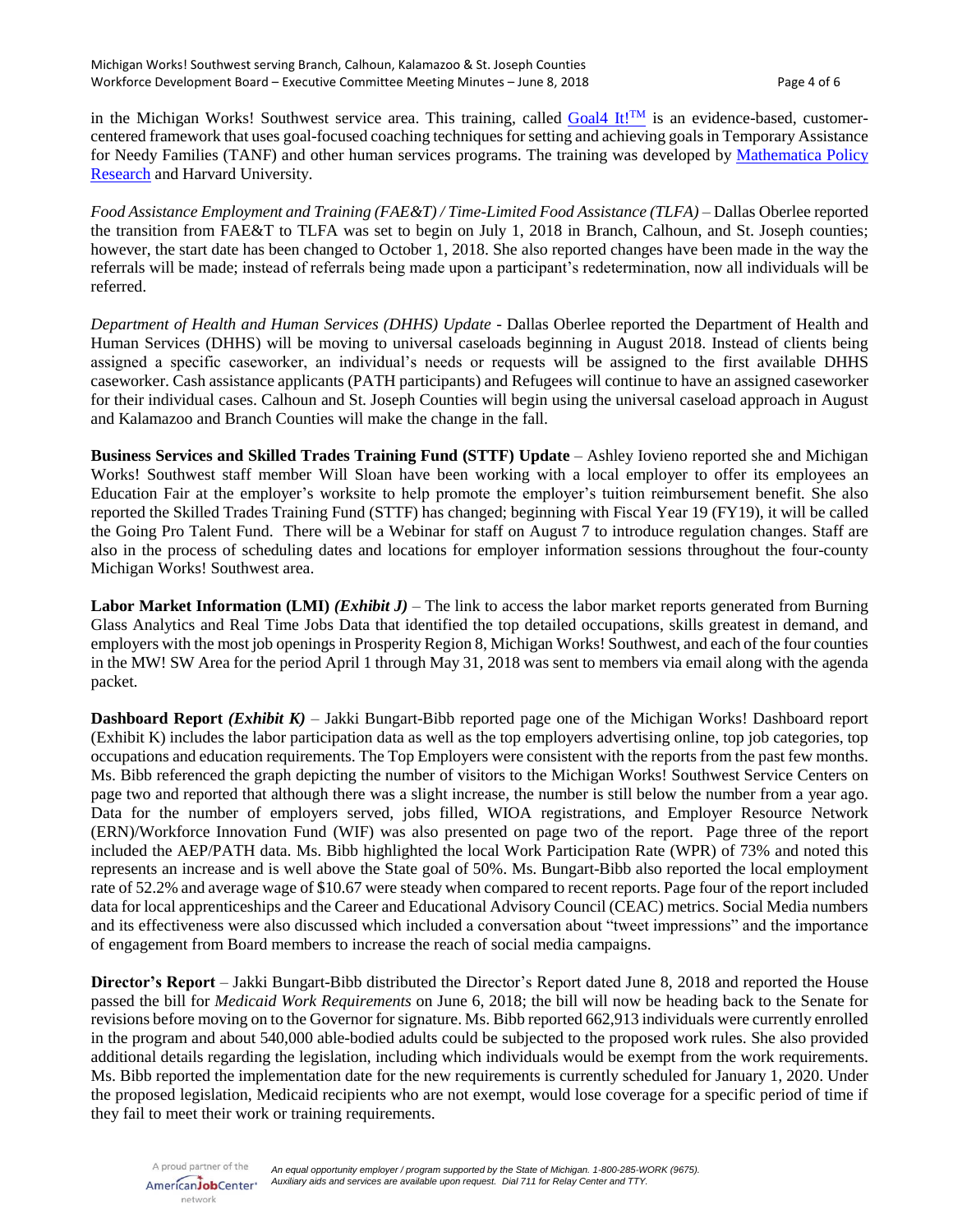Ms. Bibb reported Governor Snyder attended the May meeting of the Governor's Talent Investment Board (GTIB) where he shared information about his *Marshall Plan for Talent (MPT)*. Governor Snyder reported during that meeting that data shows there will be 800,000 job openings by 2024 in about 20 different job categories. Workshops for the MPT will be held over the summer throughout Michigan. Michigan Works! Southwest will have representation at one scheduled in Kalamazoo at Western Michigan University on July 19, 2018. Ms. Bibb reported the MPT was approved by the Senate on May 30, 2018. The plan passed through the House committee on June 6 and was debated on the House floor on June 7.

Ms. Bibb reported the State conducted on-site reviews at the Battle Creek and Kalamazoo Michigan Works! Service Centers in May for *Service Center Certification*. The purpose of the review was to verify compliance with the certification criteria as outlined in State policy which included topics such as programmatic and physical access and participation of required partners. Both Service Centers passed the certification and have been approved through December 31, 2018.

Ms. Bibb provided an update on meetings that are being scheduled with local legislative representatives throughout the summer at various Michigan Works! Southwest Service Centers. Staff will be sharing information about special initiatives within the Michigan Works! Southwest service area. They also plan to discuss work requirements and highlight key programs, metrics, and success stories. Meetings are scheduled in Kalamazoo during the next couple of weeks and plans are to schedule additional meetings in the other counties later this summer.

## **OLD BUSINESS**

None.

#### **CITIZENS' TIME** None.

## **MEMBERS' TIME**

Kris Jenkins reported on School Budget legislation which includes an increase in per pupil funding for schools, with additional funding being available for students participating in CTE programming. She also reported on increases in funding for Intermediate School Districts (ISDs) and for Special Education that includes funds for mental health and support services in the schools. Funding for the Marshall Plan is being addressed in separate legislation. She also reported Jim Robey from the Upjohn Institute recently presented an economic update in Branch County. Randall Hazelbaker commented that the Walmart Distribution Center is the County's largest employer with approximately 1,000 employees and the Clemons Food Group has also had a positive employment impact in the County.

Kris Jenkins reported interviews recently occurred to fill the position of the STEM Director for Region 8.

Kris Jenkins thanked Michigan Works! Southwest staff for connecting her to a representative from Benteler. As a result, over 100 students at the Branch and Calhoun Area Career Centers were exposed to information regarding apprenticeship opportunities with Benteler.

Julie Rogers complimented the Michigan Works! Southwest staff for scheduling meetings with legislators and noted that it is more beneficial to meet with representatives locally instead of in Lansing. She also stressed the importance of scheduling meetings with new candidates who are running for office.

Julie Rogers reminded members who are residents of Kalamazoo County to apply for a Kalamazoo County ID. The cost is \$10 and there are grant funds available for individuals who need assistance in paying the fee.

Julie Rogers reported she will report on a grant from the [MacArthur Foundation](https://www.macfound.org/press/40-years-40-stories/competition-address-mass-incarceration/) to help decrease the number of youth who are sentenced to jail time. She thanked Ben Damerow and Eric Stewart for their assistance in applying for the grant.

David Maurer encouraged local school districts to continue working on CTE program development and helping to fill the pipeline for the existing employers in the area.